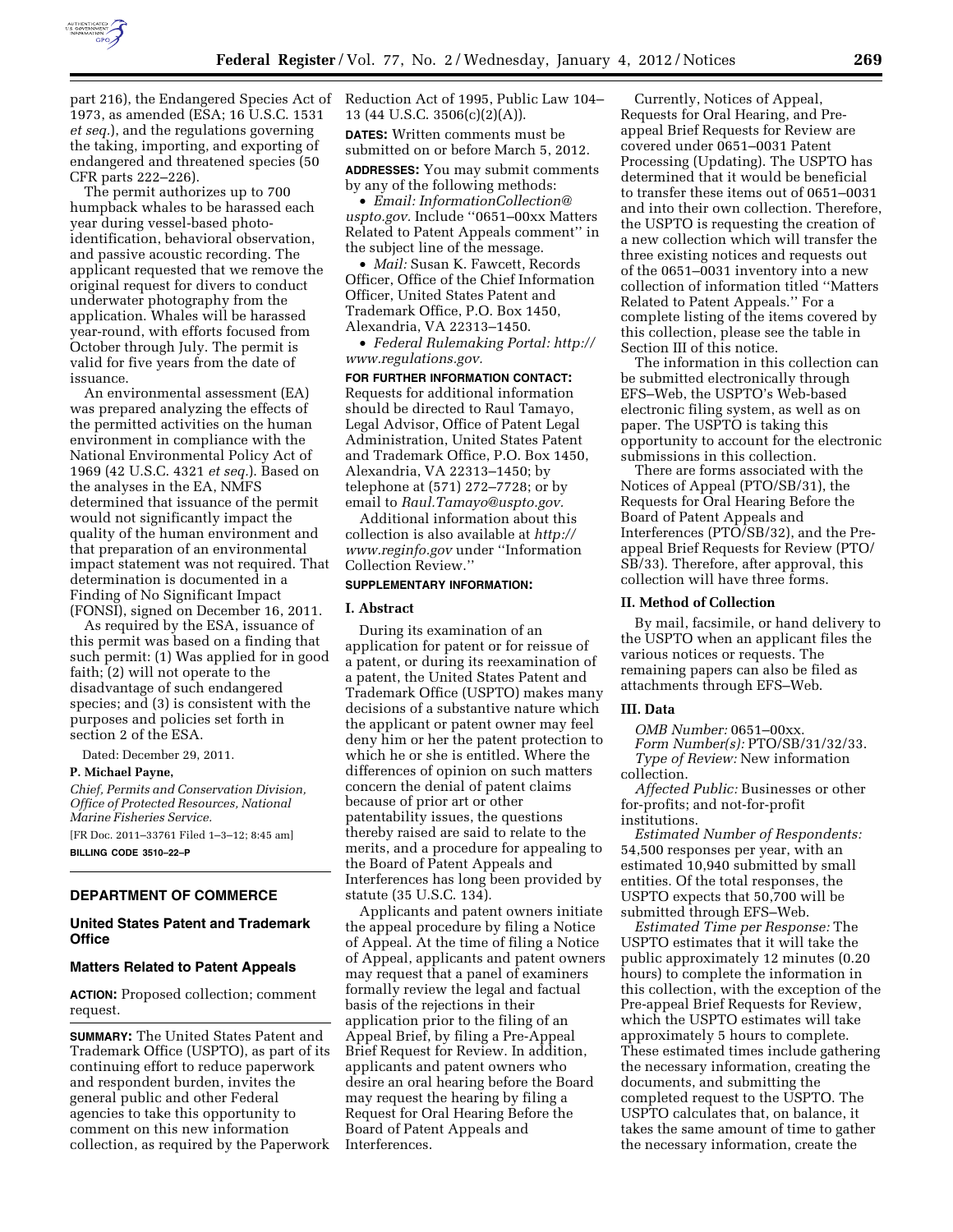document, and submit it to the USPTO, whether the applicant submits the information in paper form or electronically.

*Estimated Total Annual Respondent Burden Hours:* 86,740 hours.

*Estimated Total Annual Respondent Cost Burden:* \$29,491,600. The USPTO estimates that attorneys will complete the items in this collection. Using the professional hourly rate of \$340 for attorneys in private firms, the USPTO

estimates \$29,491,600 per year for the respondent cost burden for this collection.

| Item                                                                                                                                                                      | Estimated time<br>for response                                                      | Estimated<br>annual<br>responses                   | <b>Fstimated</b><br>annual<br>burden hours   |
|---------------------------------------------------------------------------------------------------------------------------------------------------------------------------|-------------------------------------------------------------------------------------|----------------------------------------------------|----------------------------------------------|
| Request for Oral Hearing Before the Board of Patent Appeals and Interferences<br>Electronic Request for Oral Hearing Before the Board of Patent Appeals and Interferences | 12 minutes<br>12 minutes<br>12 minutes<br>12 minutes $\ldots$<br>5 hours<br>5 hours | 2.600<br>34.900<br>100<br>1.100<br>1.100<br>14.700 | 520<br>6.980<br>20<br>220<br>5.500<br>73.500 |
| Totals                                                                                                                                                                    |                                                                                     | 54.500                                             | 86.740                                       |

*Estimated Total Annual Non-hour Respondent Cost Burden:* \$22,266,670. This collection has annual (non-hour)

costs in the form of filing fees and postage costs.

The USPTO estimates that this collection will have a total annual cost of \$22,264,200 in filing fees.

| Item   | Responses | Filing fees | Total cost              |
|--------|-----------|-------------|-------------------------|
|        | (a)       | (b)         | $(a) \times (b)$<br>(C) |
|        | 2.100     | \$620.00    | \$1,302,000.00          |
|        | 500       | 310.00      | 155.000.00              |
|        | 27,900    | 620.00      | 17.298.000.00           |
|        | 7.000     | 310.00      | 2.170.000.00            |
|        | 60        | 1.240.00    | 74.400.00               |
|        | 40        | 620.00      | 24.800.00               |
|        | 900       | 1.240.00    | 1.116.000.00            |
|        | 200       | 620.00      | 124.000.00              |
|        | 900       | None        | 0.00                    |
|        | 200       | None        | 0.00                    |
|        | 11.700    | None        | 0.00                    |
|        | 3.000     | None        | 0.00                    |
| Totals | 54,500    |             | 22.264.200.00           |

The public may submit the notices and requests in this collection to the USPTO by mail through the United States Postal Service. All correspondence may include a certificate of mailing for each piece of correspondence enclosed, stating the date of deposit or transmission to the USPTO in order to receive credit for

timely filing. The USPTO has estimated that the vast majority of these submissions will weigh no more than two ounces. Therefore, the USPTO is conservatively estimating that these submissions will be mailed by first-class postage at 65 cents. Postage for the certificates of mailing themselves are not calculated into this estimate as they

are included with the individual pieces of correspondence that are being deposited with the United States Postal Service.

The USPTO estimates that 3,800 responses will be mailed by first-class postage, for a total annual cost of \$2,470 in postage costs.

| Item                                                                          | Responses             | Postage costs        | Total cost                    |
|-------------------------------------------------------------------------------|-----------------------|----------------------|-------------------------------|
|                                                                               | (a)                   | (b)                  | $(a) \times (b)$<br>(c)       |
| Request for Oral Hearing Before the Board of Patent Appeals and Interferences | 2.600<br>100<br>1.100 | 0.65<br>0.65<br>0.65 | \$1,690.00<br>65.00<br>715.00 |
| Totals                                                                        | 3.800                 |                      | 2.470.00                      |

The total annual (non-hour) respondent cost burden for this collection in the form of filing fees and postage costs is estimated to be \$22,266,670 per year.

# **IV. Request for Comments**

Comments are invited on: (a) Whether the proposed collection of information is necessary for the proper performance